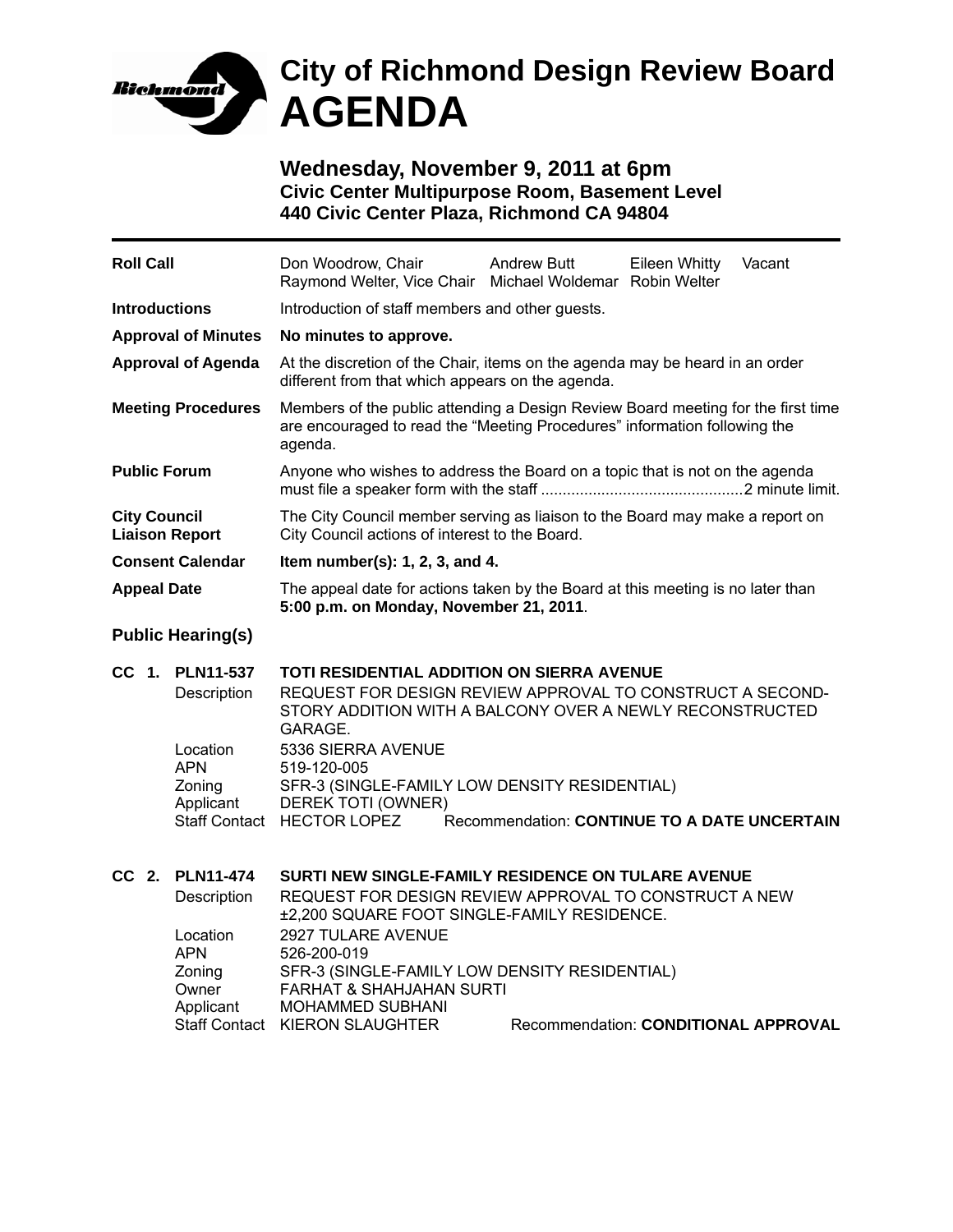|  |                        | CC 3. PLN11-573                                                       | <b>MILL BEACH HOUSE EXPANSION ON OCEAN AVENUE</b>                                                                    |                                         |  |  |
|--|------------------------|-----------------------------------------------------------------------|----------------------------------------------------------------------------------------------------------------------|-----------------------------------------|--|--|
|  |                        | Description                                                           | REQUEST FOR DESIGN REVIEW APPROVAL FOR A PROPOSED ±840<br>SQUARE FOOT BEACH HOUSE EXPANSION.                         |                                         |  |  |
|  |                        | Location<br><b>APN</b>                                                | 875 OCEAN AVENUE<br>558-233-011                                                                                      |                                         |  |  |
|  |                        | Zoning<br>Applicant                                                   | SFR-2 (SINGLE-FAMILY VERY LOW DENSITY RESIDENTIAL)<br>DONALD MILL (OWNER)                                            |                                         |  |  |
|  |                        |                                                                       | Staff Contact LAMONT THOMPSON                                                                                        | Recommendation: HOLD OVER TO 12/14/2011 |  |  |
|  |                        | CC 4. PLN11-551                                                       | KOROMA REAR YARD ACCESSORY STRUCTURE ON 33 <sup>RD</sup> STREET                                                      |                                         |  |  |
|  |                        | Description                                                           | REQUEST FOR DESIGN REVIEW APPROVAL FOR A PROPOSED ±432<br>SQUARE FOOT ACCESSORY STRUCTURE SITUATED IN THE REAR YARD. |                                         |  |  |
|  | Location<br><b>APN</b> | 662 33RD STREET<br>518-180-015                                        |                                                                                                                      |                                         |  |  |
|  | Zoning<br>Applicant    | SFR-3 (SINGLE-FAMILY LOW DENSITY RESIDENTIAL)<br>AMADU KOROMA (OWNER) |                                                                                                                      |                                         |  |  |
|  |                        |                                                                       | Staff Contact LAMONT THOMPSON                                                                                        | Recommendation: CONDITIONAL APPROVAL    |  |  |

- **Board Business** A. Staff reports, requests, or announcements B. Board member reports, requests, or announcements
- **Adjournment The next meeting of the City of Richmond Design Review Board is scheduled on Wednesday, December 14, 2011.**